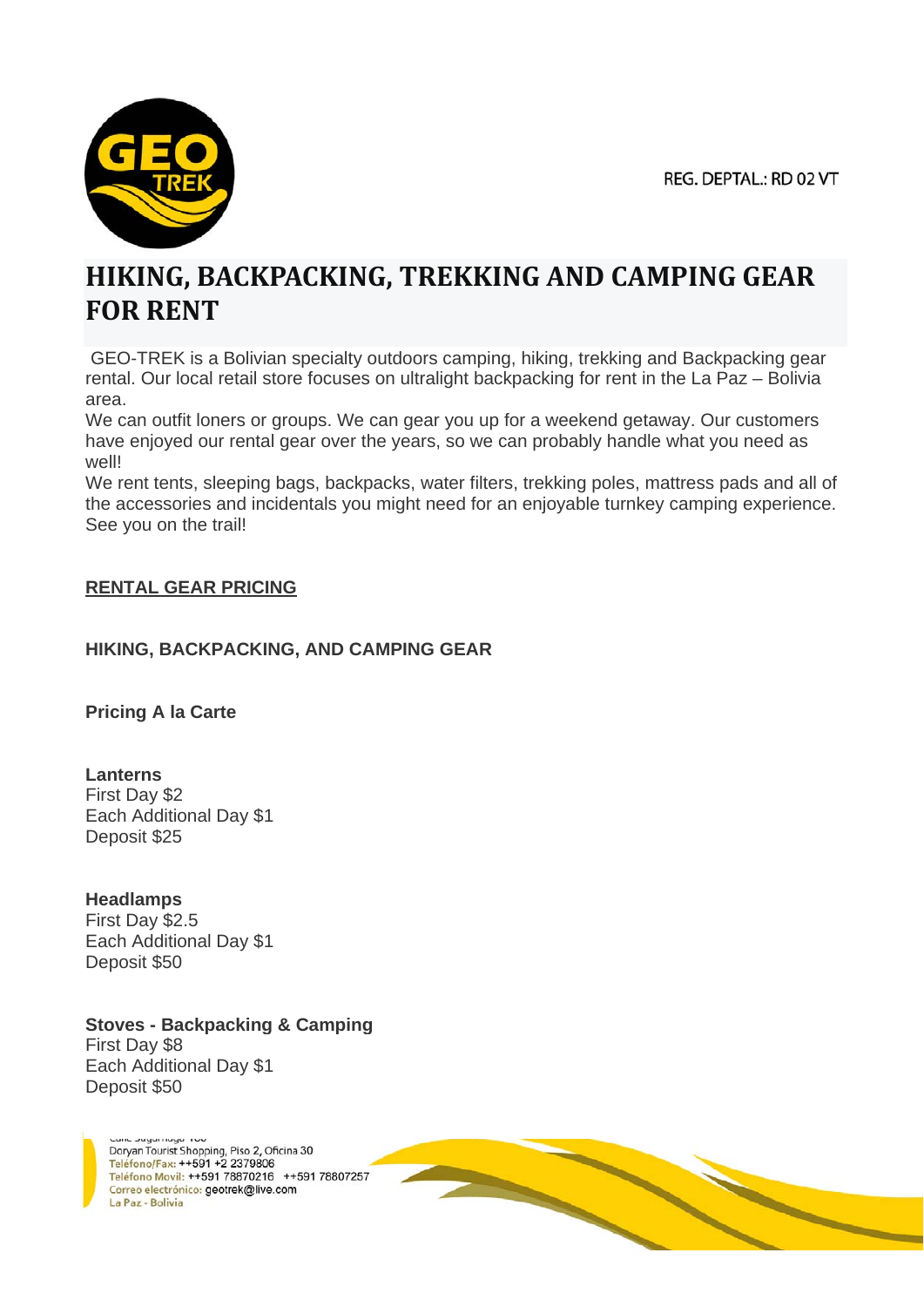

**Camp Cooksets** First Day \$2 Each Additional Day \$1 Deposit \$25

**Basic Coolers** First Day \$2.5 Each Additional Day \$1 Deposit \$50

# **Backpacking Chairs**

First Day \$1 Each Additional Day \$0.5 Deposit \$10

## **Camp Tables**

First Day \$5 Each Additional Day \$2 Deposit \$50

# **Water Filters**

First Day \$4 Each Additional Day \$1 Deposit \$50

## **Camp Showers**

First Day \$2.5 Each Additional Day \$1 Deposit \$50

## **Trekking Poles**

First Day \$3 Each Additional Day \$1 Deposit \$50



#### REG. DEPTAL.: RD 02 VT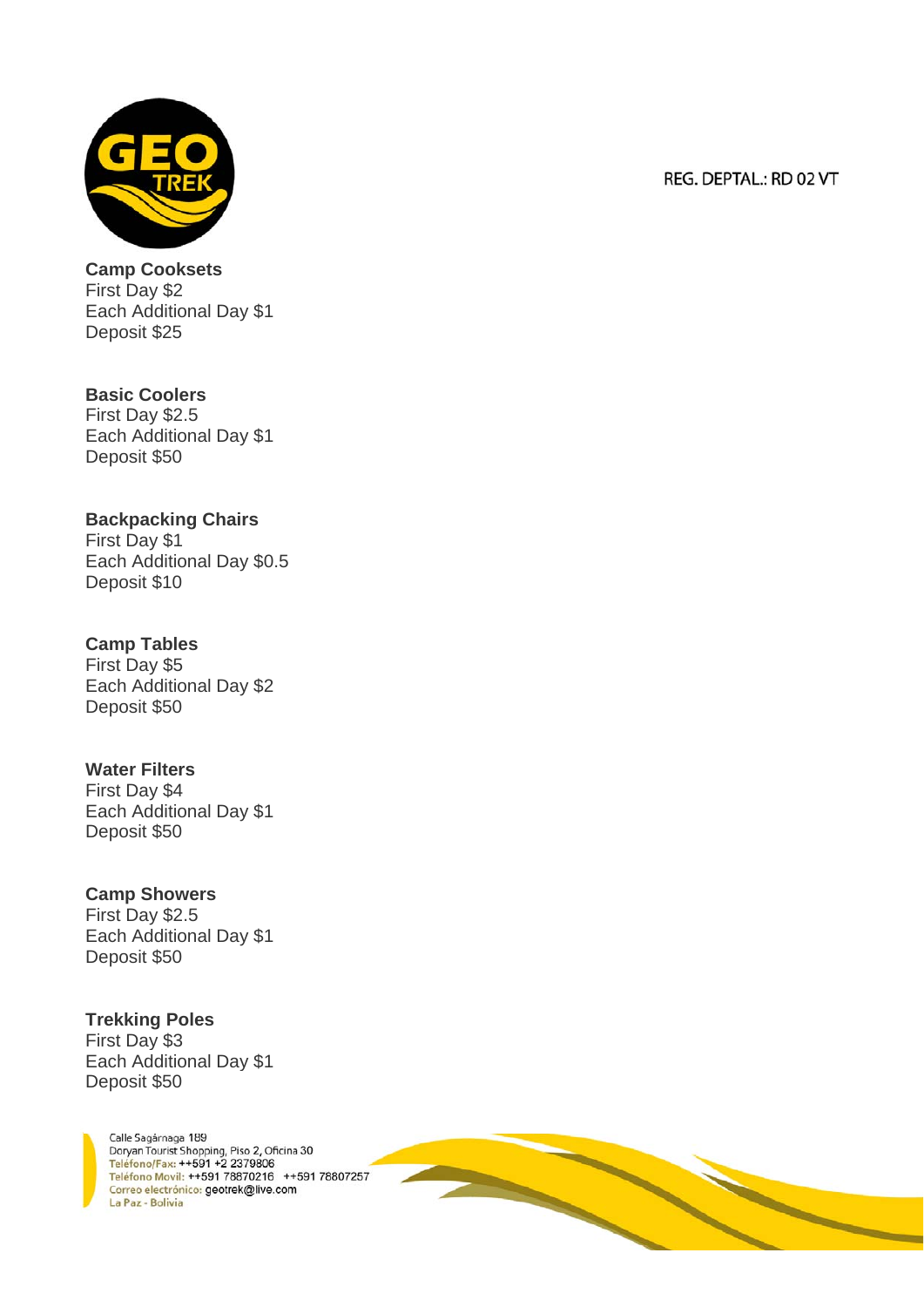

**Backpacking Packs - Adult Basic** First Day \$5 Each Additional Day \$1.5 Deposit \$100

**Sleeping Bags - Down** First Day \$7 Each Additional Day \$4 Deposit \$100

**Sleeping Bags - Synthetic** First Day \$6 Each Additional Day \$3 Deposit \$100

**Sleeping Pads - Backpacking** First Day \$1 Each Additional Day \$0.5 Deposit \$25

**Backpacking Tents - 1 Person** First Day \$5 Each Additional Day \$4 Deposit \$100

**Backpacking Tents - 2 Person Basic** First Day \$5 Each Additional Day \$4 Deposit \$100

**Backpacking Tents - 4 Person** First Day \$7 Each Additional Day \$6 Deposit \$100

Calle Sagárnaga 189 Doryan Tourist Shopping, Piso 2, Oficina 30<br>Teléfono/Fax: ++591 +2 2379806 Teléfono Movil: ++591 78870216 ++591 78807257 Correo electrónico: geotrek@live.com La Paz - Bolivia

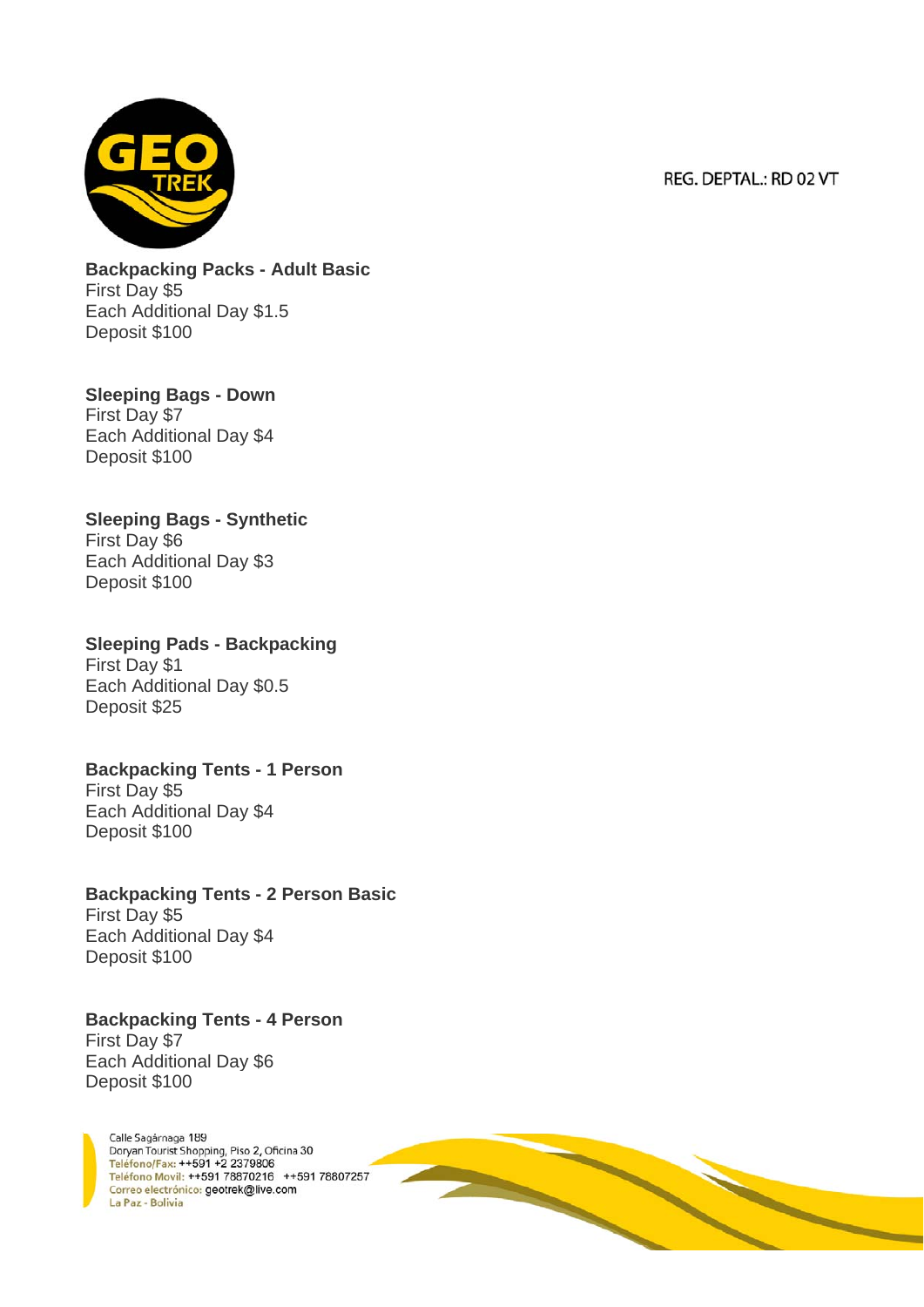**Camping Tents - 6 Person** First Day \$12 Each Additional Day \$8 Deposit \$100

Stove Rentals include gas canister \* Minimum one day rental

#### **FRECUENT ASKED QUESTIONS**

#### **GEO-TREK RENTALS FAQ**

You have outdoor plans, we have outdoor gear. Thank you for getting outside with GEO-TREK.

#### **RENTAL POLICIES & FEES**

#### **Cancellation Policy**

- To receive a full refund, reservations must be canceled 24 hours in advance on the day before.
- Early returns
- Rentals returned earlier than the due date will receive refunds for any unused days.
- Late fees
- Late returns will be charged the each additional day rental price for each additional day.
- Cleaning fees
- For items returned excessively wet or dirty, a cleaning fee could be assessed.
- Damage fees
- If gear is damaged beyond repair, the customer will be charged the full retail price.
- Lost equipment
- For any items that are not returned, GEO-TREK reserves the right to charge up to the full retail value.

Calle Sagárnaga 189 Doryan Tourist Shopping, Piso 2, Oficina 30 Teléfono/Fax: ++591 +2 2379806 Teléfono Movil: ++591 78870216 ++591 78807257 Correo electrónico: geotrek@live.com La Paz - Bolivia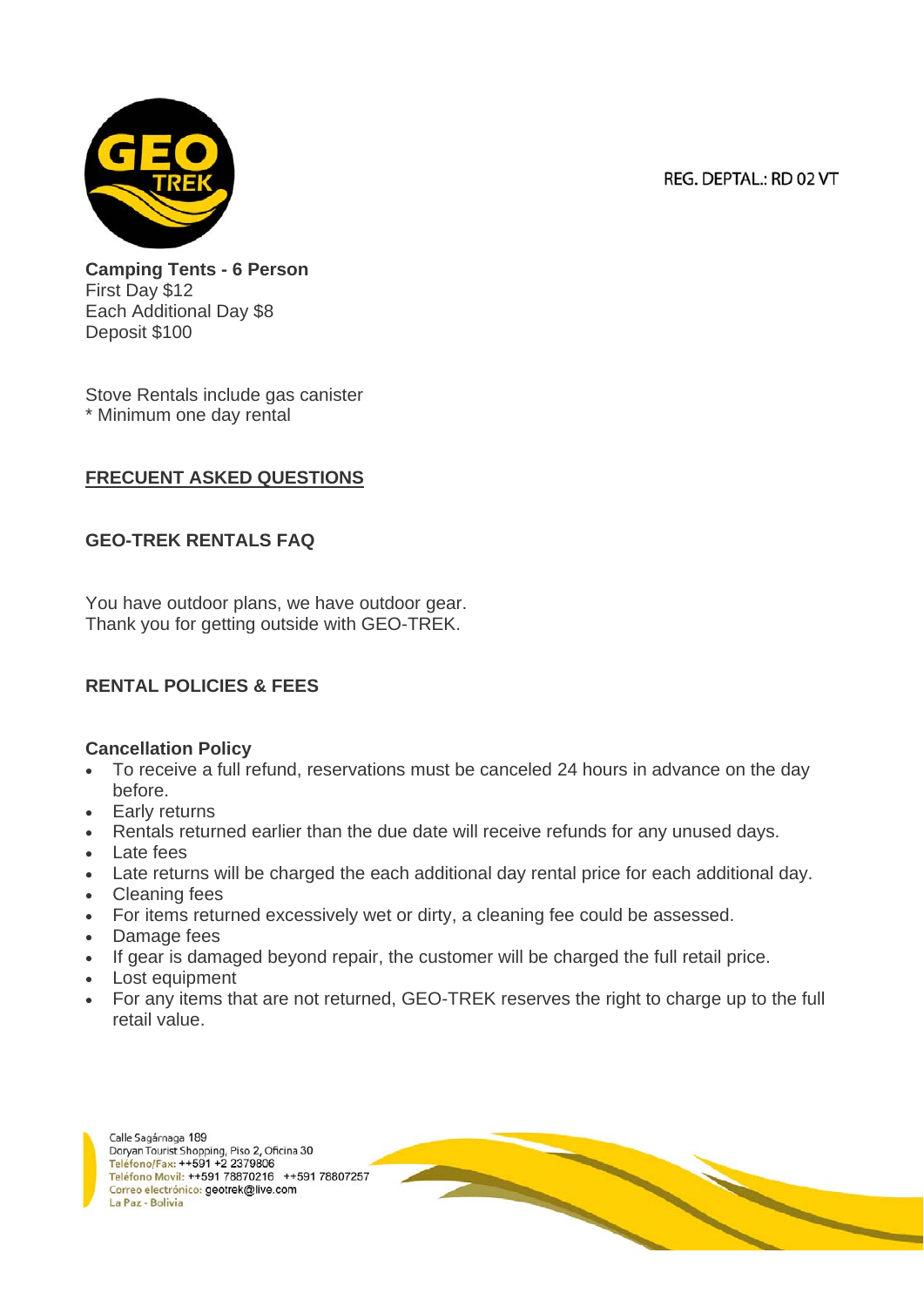

# **FREQUENTLY ASKED QUESTIONS**

#### **Renting**

- What do you rent?
	- o Visit us to see the categories our store offers you, so you'll be able to see specific items for rent.
- Can I reserve online?
	- o You can reserve online, call or visit the store to make a reservation.
- Is there a  $\frac{1}{2}$  day rental option?
	- o No, a one-day rental is our minimum rental period.
- How do I use my rental gear?
	- $\circ$  We highly encourage you to connect with an employee while picking up your gear.
	- Can I swap out gear during my rental period if I want to try something different?
	- $\circ$  Possibly! Call us to check on availability. Additional rental rates may apply.

# **Rates and Payment**

- What are your rental rates?
	- o See our rental rates above this page
- Do I have to pay a deposit to rent?
	- o You have to pay a deposit on any rentals.
	- Do you offer group discounts?
	- o Yes we do.
- Are there any additional discounts?
	- o You get a discount when you rent for several days.
	- Can I purchase damage coverage or rental insurance?
		- o Not currently.
- If I like the item I rent, can I purchase it at a discount?
	- o Not at this time.

# **Pickup and Drop Off**

- What time do stores open?
	- o Rentals are currently available from Monday to Saturday. Availability hours: 09:00 20:00.
- Can I drop off or pick up gear after hours? o Not currently.
- I have to pick up and drop off my items on the same day?
	- $\circ$  Nope. The minimum rental period is one day, so you can drop them off the next day.
- What do I need to bring when I pick up my equipment?
	- o In some cases, you'll need to bring an item to help size the product you're renting.